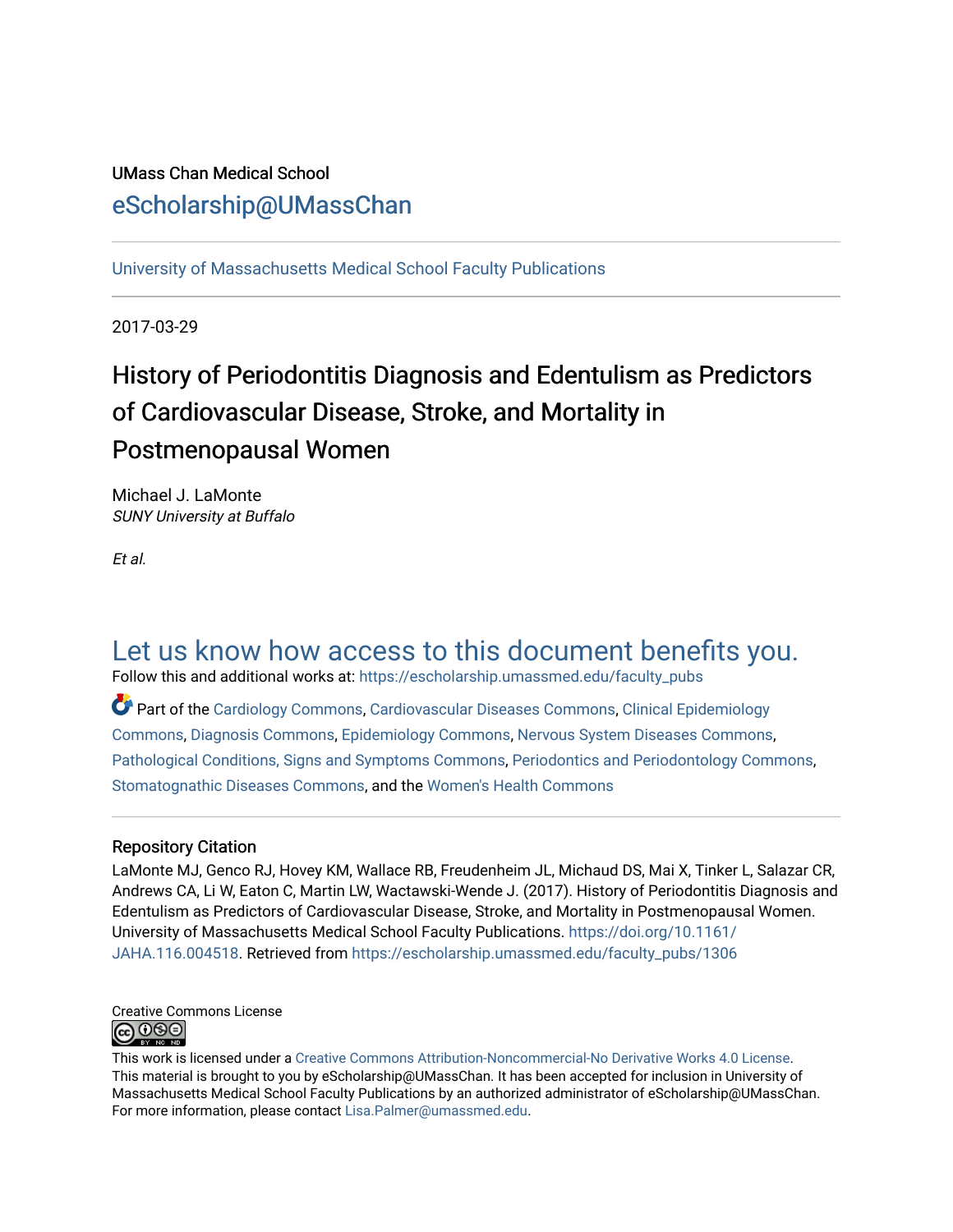

# History of Periodontitis Diagnosis and Edentulism as Predictors of Cardiovascular Disease, Stroke, and Mortality in Postmenopausal Women

Michael J. LaMonte, PhD, MPH; Robert J. Genco, DDS, PhD; Kathleen M. Hovey, MS; Robert B. Wallace, MD, MSc; Jo L. Freudenheim, PhD; Dominique S. Michaud, ScD; Xiaodan Mai, PhD; Lesley F. Tinker, PhD; Christian R. Salazar, PhD, MPH; Christopher A. Andrews, PhD; Wenjun Li, PhD; Charles B. Eaton, MD, MS; Lisa W. Martin, MD; Jean Wactawski-Wende, PhD

Background-Few studies have reported associations between periodontitis and cardiovascular disease (CVD) risk in older women, which is the objective of the present investigation.

Methods and Results--Participants were 57 001 postmenopausal women ages 55 to 89 years (mean 68 years; >85% 60 and older) who were enrolled (1993–1998) in the Women's Health Initiative Observational Study, and were without known CVD when history of periodontitis and edentulism was assessed by questionnaire at study Year-5 (1998–2003). There were 3589 incident CVD events and 3816 total deaths during a mean follow-up of 6.7 years. In multivariable analysis, periodontitis was not associated with CVD events, but was associated with higher total mortality (hazard ratio (HR)=1.12, 95% CI: 1.05–1.21). Edentulism was associated with higher age- and smoking-adjusted risks of CVD (HR=1.42, 95% CI: 1.27–1.59) and mortality (HR=1.47, 95% CI: 1.32–1.63). Further adjustment eliminated the association with CVD, but mortality remained significantly increased (HR=1.17, 95% CI: 1.02–1.33). Stratification on age, race-ethnicity, smoking, and diabetes mellitus yielded comparable results; however, edentulism was more strongly associated with CVD in women reporting  $\geq$ 1 dental visit (HR=1.57) compared with <1 visit (HR 1.03, interaction  $P=0.004$ ) annually.

Conclusions-In community-dwelling older women, edentulism was associated with increased risks of CVD and total mortality, and presence of periodontitis, which is more prevalent than edentulism, was associated with 17% higher mortality rate. These findings suggest that improving periodontal condition of the general population could reduce overall mortality. (*J Am Heart Assoc*. 2017;6:e004518. DOI: [10.1161/JAHA.116.004518](info:doi/10.1161/JAHA.116.004518).)

Key Words: cardiovascular disease • epidemiology • mortality • periodontal disease • women's health

**P**eriodontitis is a chronic inflammatory condition and a major cause of tooth loss in adults.<sup>1</sup> Moderate to severe periodontitis and edentulism are present in about 64% and 33% of US adults 60 years and older, respectively.<sup>2,3</sup> Periodontitis and tooth loss have been associated with higher risks of atherosclerotic cardiovascular disease  $(CVD)^{4,5}$  and total mortality. $6-10$  Few studies have included older adults or specifically women, and in those that have, inconsistent results were reported. $8,11-13$  Further understanding the relationship of periodontitis and tooth loss with CVD risk and

This manuscript was handled independently by Daniel Edmundowicz, MD, as a Guest Editor.

From the Departments of Epidemiology and Environmental Health (M.J.L., K.M.H., J.L.F., X.M., J.W.-W.) and Oral Biology (R.J.G.), University at Buffalo, NY; Department of Epidemiology, University of Iowa, Iowa City, IA (R.B.W.); Department of Public Health and Community Medicine, Tufts University, Boston, MA (D.S.M.); Division of Public Health Sciences, Fred Hutchinson Cancer Research Center, Seattle, WA (L.F.T.); Department of Epidemiology and Population Health, Albert Einstein College of Medicine, Bronx, NY (C.R.S.); Department of Ophthalmology, University of Michigan, Ann Arbor, MI (C.A.A.); Department of Preventive and Behavioral Medicine, University of Massachusetts, Worcester, MA (W.L.); Departments of Family and Preventive Medicine and Epidemiology, Brown University, Providence, RI (C.B.E.); Department of Cardiology, The George Washington University, Washington, DC (L.W.M.).

Correspondence to: Michael J. LaMonte, PhD, MPH, Department of Epidemiology and Environmental Health, University at Buffalo, 273 Farber Hall, 3435 Main St, Buffalo, NY 14214. E-mail: malmaonte@buffalo.edu

Received August 18, 2016; accepted January 25, 2017.

ª 2017 The Authors. Published on behalf of the American Heart Association, Inc., by Wiley Blackwell. This is an open access article under the terms of the [Creative](http://creativecommons.org/licenses/by-nc-nd/4.0/) [Commons Attribution-NonCommercial-NoDerivs](http://creativecommons.org/licenses/by-nc-nd/4.0/) License, which permits use and distribution in any medium, provided the original work is properly cited, the use is non-commercial and no modifications or adaptations are made.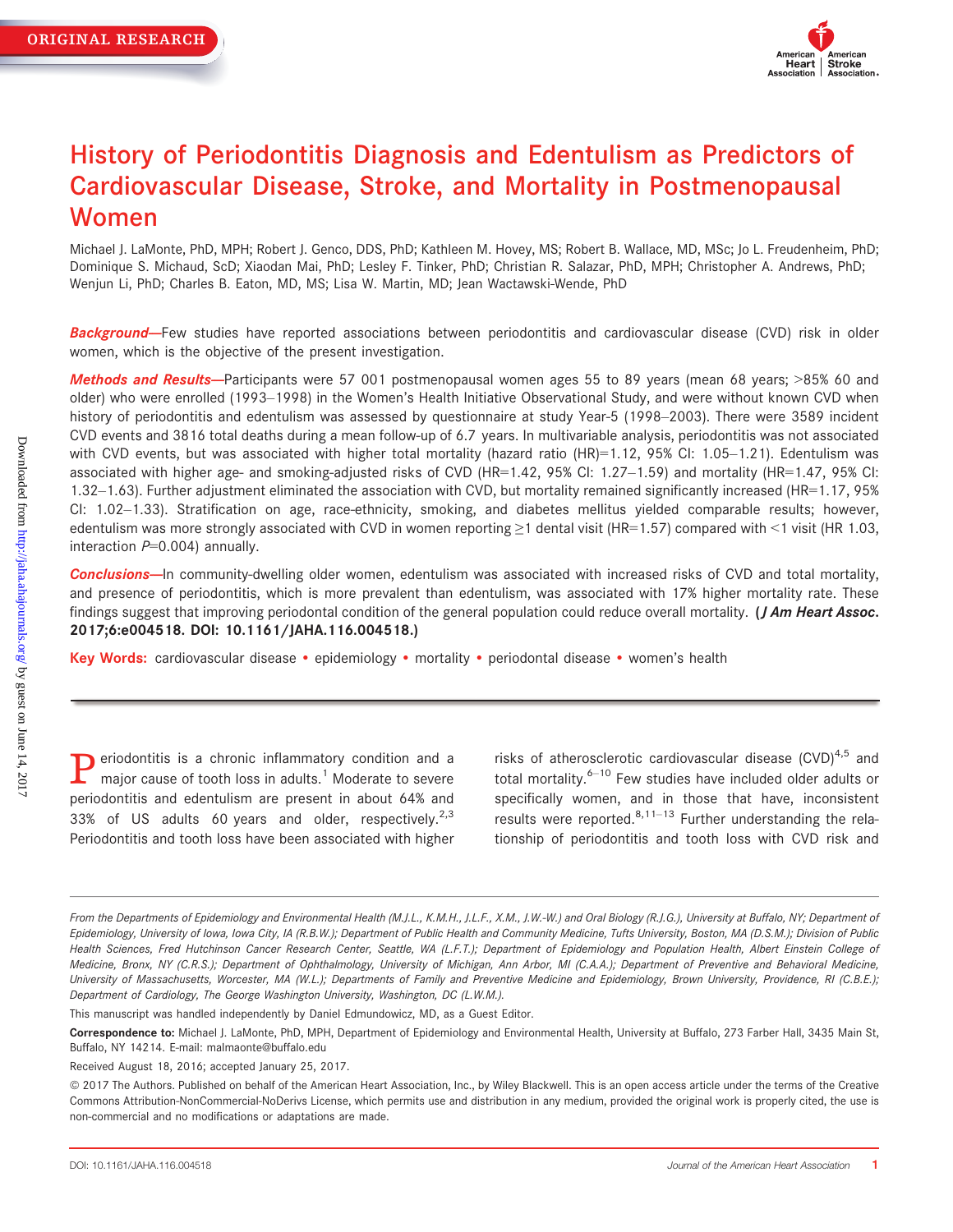mortality is relevant to health and population aging. We examined these associations in a prospective cohort of older postmenopausal women.

# Methods

# Study Participants

Participants were women ages 50 to 79 who enrolled in the Women's Health Initiative (WHI) Observational Study (OS) at 40 US centers from 1993 through 1998 as detailed elsewhere.<sup>14,15</sup> History of periodontitis diagnosis was ascertained using the WHI OS Year-5 follow-up questionnaire.<sup>16</sup> Of the 93 676 women enrolled in the WHI OS, 70 134 were without known CVD at Year-5, and 62 335 of them responded to the Year-5 questionnaire. Women who had omitted dental health questions (n=401), were lost to follow-up after Year-5 (n=570), or missing covariable information (n=4363) were excluded, resulting in an analytic sample of 57 001. The Institutional Review Boards at participating study centers regularly reviewed and approved all study protocols. Participants provided written informed consent to all aspects of the WHI OS.

#### Assessment of Periodontitis and Edentulism

Periodontitis was assessed by asking "Has a dentist or dental hygienist ever told you that you had periodontal or gum disease?". Additional questions were, "During the past 3 years, how often have you gone to the dentist or dental hygienist for routine check-ups or cleaning?" and "Have you lost all of your permanent teeth (edentulism), both upper and lower?". Self-reported periodontitis diagnosis is reported accurately in this cohort. Prevalence of self-reported periodontitis diagnosis was 13%, 24%, and 56% among women grouped on standardized clinical categories of none/mild, moderate, and severe periodontitis ( $\kappa$ =0.27), defined by objective probing measures in a subset of 992 WHI OS participants.<sup>16</sup> When compared to a criterion clinical measure of tooth loss due to periodontitis, accuracy of self-reported history of periodontal/gum disease diagnosis was comparable across age groups (<65 years: Sensitivity 0.81, Specificity 0.76; ≥65 years: Sensitivity 0.74, Specificity 0.80) and level of education attained (high school: Sensitivity 0.79, Specificity 0.76; college: Sensitivity 0.76, Specificity 0.80). In a separate cohort of older adults (≥55 years) comparable in demographics to the women in the present study, reproducibility of selfreported dental conditions including gum disease and tooth extraction, across 2 administrations separated by 2 years was similarly high in those 55 to 64 years ( $\kappa$ =0.82), and in those  $\geq$ 65 ( $\kappa$ =0.80); reproducibility did not differ by sex.<sup>17</sup> Because the history of periodontitis diagnosis was self-reported as a

yes or no response, we are not able to evaluate whether risks of study outcomes differed according to severity of periodontitis (eg, moderate compared to severe disease).

#### Assessment of Covariables

Information on demographics, health behaviors, medical conditions, and medication use was collected using questionnaires at WHI OS entry. When available, information updated prior to Year-5 is used here. Because smoking is strongly associated with periodontitis and tooth  $loss$ ,  $18,19$  adequate consideration of smoking is needed when evaluating relationships with CVD. Smoking status (never, former, current) and cigarettes smoked per day were assessed at baseline and updated annually. Pack-years was computed by multiplying packs smoked per day by number of years smoked. Other potential confounding factors included age (years), educational level (≤high school, college/some college, postgraduate), race/ethnicity (non-Hispanic white, black, other), body mass index (kg/m<sup>2</sup>), waist-hip ratio, recreational physical activity (total metabolic equivalent hours per week), dietary healthy eating index, alcohol consumption (gram servings per week), age at menopause, hormone therapy use (never user, former user, current user), and history of diagnosed or treated diabetes mellitus, hypertension, or hypercholesterolemia (yes, no each). The specific measurements, procedures, and reliability of these factors have been described elsewhere. $14,15$ 

### Ascertainment of End Points

Follow-up through December 2010 for clinical outcomes was performed annually in the WHI OS, as previously detailed.<sup>20</sup> The primary end point for this analysis was incident total CVD (nonfatal myocardial infarction, cardiac death, stroke, pulmonary embolism, heart failure). Coronary heart disease (myocardial infarction and cardiac death) and ischemic stroke also were evaluated separately. Events were identified on the basis of annual mailed follow-up questionnaires (response rates >95%) and, when possible, medical record review using standard case definitions.<sup>20</sup> Physicians blinded to exposure data adjudicated self-reported diagnoses and clinical records, which, in a WHI substudy,  $2^1$  showed good agreement for myocardial infarction (Sensitivity=80%,  $\kappa$ =0.64), stroke (Sensitivity=82%,  $\kappa$ =0.76), heart failure (Sensitivity=79%,  $\kappa$ =0.56), and pulmonary embolism (Sensitivity=82%,  $\kappa$ =0.84).

Total mortality was defined as death from any cause identified as part of routine participant follow-up that included reports from family/next of kin, obituaries, and National Death Index searches. Death certificates and hospital records were obtained and then centrally adjudicated by reviewers blinded to study component. For many out-of-hospital deaths,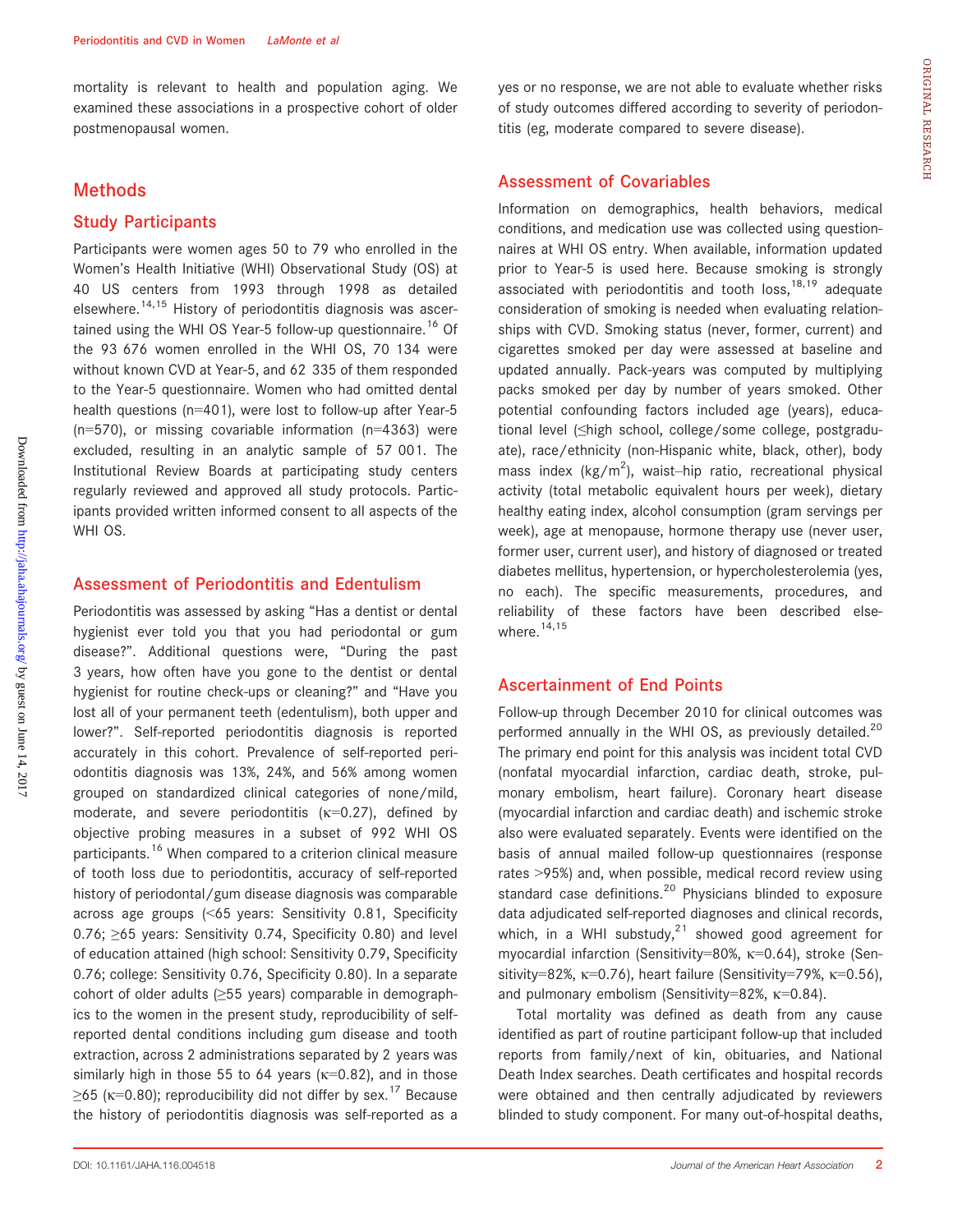documentation relied on the death certificate and the most recent relevant hospitalization before death.

#### Statistical Analysis

Follow-up time was computed for each participant from the date of Year-5 questionnaire completion (1998–2003) to the date of CVD diagnosis, death, loss to follow-up, or end of follow-up (September 30, 2010), for which the mean (SD) was 6.7 (2.7) years. Cox proportional hazards regression was used to estimate hazard ratios (HR) and 95% CI for crude and multivariable-adjusted models. A parsimonious model-building approach was utilized to maximize statistical power and reduce the probability of bias. Adjustments started with age (years) and smoking (status and pack-years) as done in other epidemiologic studies on periodontitis,  $12,22$  then added dental visit frequency, history of diabetes mellitus, and other factors relevant to CVD risk. Stratified analyses and cross-product regression terms were used to evaluate whether associations varied appreciably across prespecified cohort subgroups. The proportional hazards assumption was evaluated by visual inspection of cumulative hazard plots grouped on exposures; no appreciable violations were noted. The impact of subclinical disease at baseline was evaluated by excluding the first year of follow-up; little change was noted. P-values are for 2-sided hypothesis tests at  $\alpha=0.05$ .

### Results

Characteristics of the cohort are shown in Table 1. Overall, the mean age was 68.1 years and the majority was non-Hispanic white with at least some college education. About half the cohort was overweight or obese and two thirds reported ever using hormone therapy. Prevalence of major CVD risk factors was 4.1%, 5.0%, 36.7%, and 11.9% for current smoking, diabetes mellitus, hypertension, and hypercholesterolemia, respectively.

The prevalence of periodontitis diagnosis was 26% (Table 1). Because of the large cohort size, many of the comparisons between women with and without periodontitis were statistically significant although differences were small. Women with periodontitis tended to be younger, more educated, consume more alcohol, and have higher frequency of dental visits and lower frequency of edentulism as compared with women without periodontitis  $(P< 0.05,$  all). The only significant differences in CVD risk factors were for slightly lower frequency of hypertension and higher frequency of current smoking in women with periodontitis  $(P<0.05,$  all). Mean age at menopause was somewhat higher in those with than without periodontitis ( $P=0.02$ ). Hormone therapy use was comparable between groups.

The cohort prevalence of edentulism was 5.9% (Table 1). Edentulous women were older, less educated and physically active, consumed less alcohol and a less healthy diet, visited the dentist less frequently, and had lower frequency of periodontitis compared to dentate women  $(P< 0.001,$  all). CVD risk factors were significantly worse among edentulous women, with nearly 35% being obese and prevalence of current smoking, diabetes mellitus, hypertension, and hypercholesterolemia being 10.5%, 10.8%, 46.7%, and 14.5%, respectively  $(P< 0.001$ , all). Edentulous women had a lower mean age at menopause and were more frequently never hormone users (P<0.001, each).

The mean time to event or censoring was 6.8 and 6.7 years in women with and without periodontitis  $(P<0.001)$ , and 6.0 and 6.8 years in edentulous and dentate women (P<0.001). There were 3816 total deaths (819 CVD) and 3589 total CVD events identified. Rates and hazard ratios of study outcomes according to periodontitis and edentulous status are shown in Table 2. Crude rates (per 1000 person years) of total CVD, CHD, and stroke in women with and without periodontitis were 9.4 and 9.4  $(P=0.94)$ , 4.4 and 4.3  $(P=0.93)$ , and 2.2 and 2.1 ( $P=0.78$ ), respectively. Following adjustment for age, smoking status, and pack-years, relative hazards (95% CI) for these end point comparisons were 1.01 (0.94–1.09), 1.02 (0.91–1.14), and 1.08 (0.93–1.26). Further adjustment for dental visits and diabetes mellitus, and for demographic and CVD risk factors did not materially change these associations or their lack of statistical significance.

The crude rate for total mortality was significantly higher in women with (10.5) than without (9.4,  $P=0.005$ ) periodontitis. The age- and smoking-adjusted relative hazard was 1.08  $(1.00-1.16, P=0.042)$  and was 1.12  $(1.05-1.21)$  after further adjustment for dental visits and diabetes mellitus. This higher relative hazard associated with periodontitis persisted with additional adjustments. Crude rates of CVD mortality were 2.0 and 2.1 in those with and without periodontitis  $(P=0.69)$ . CVD mortality was not associated with periodontitis in adjusted regression models.

Crude rates for total CVD (16.6 versus 9.0,  $P<0.001$ ), CHD  $(8.1 \text{ versus } 4.1, P < 0.001)$ , and stroke  $(2.7 \text{ versus } 2.1,$  $P=0.063$ ) were higher in edentulous compared with dentate women. Age- and smoking-adjusted relative hazards for this comparison were significantly higher for total CVD (HR=1.42, 95% CI: 1.27–1.59) and CHD (HR=1.47, 95% CI: 1.25–1.73), but not for stroke (HR=0.97, 95% CI: 0.74–1.28). These associations were not statistically significant after further adjustment.

Edentulous women had significantly higher crude rates of total mortality (18.9 versus 9.2,  $P<0.001$ ) and CVD mortality (4.5 versus 2.0,  $P<0.001$ ) compared with dentate women. Age- and smoking-adjusted hazard ratios remained significantly elevated for both total mortality (HR=1.47, 95% CI: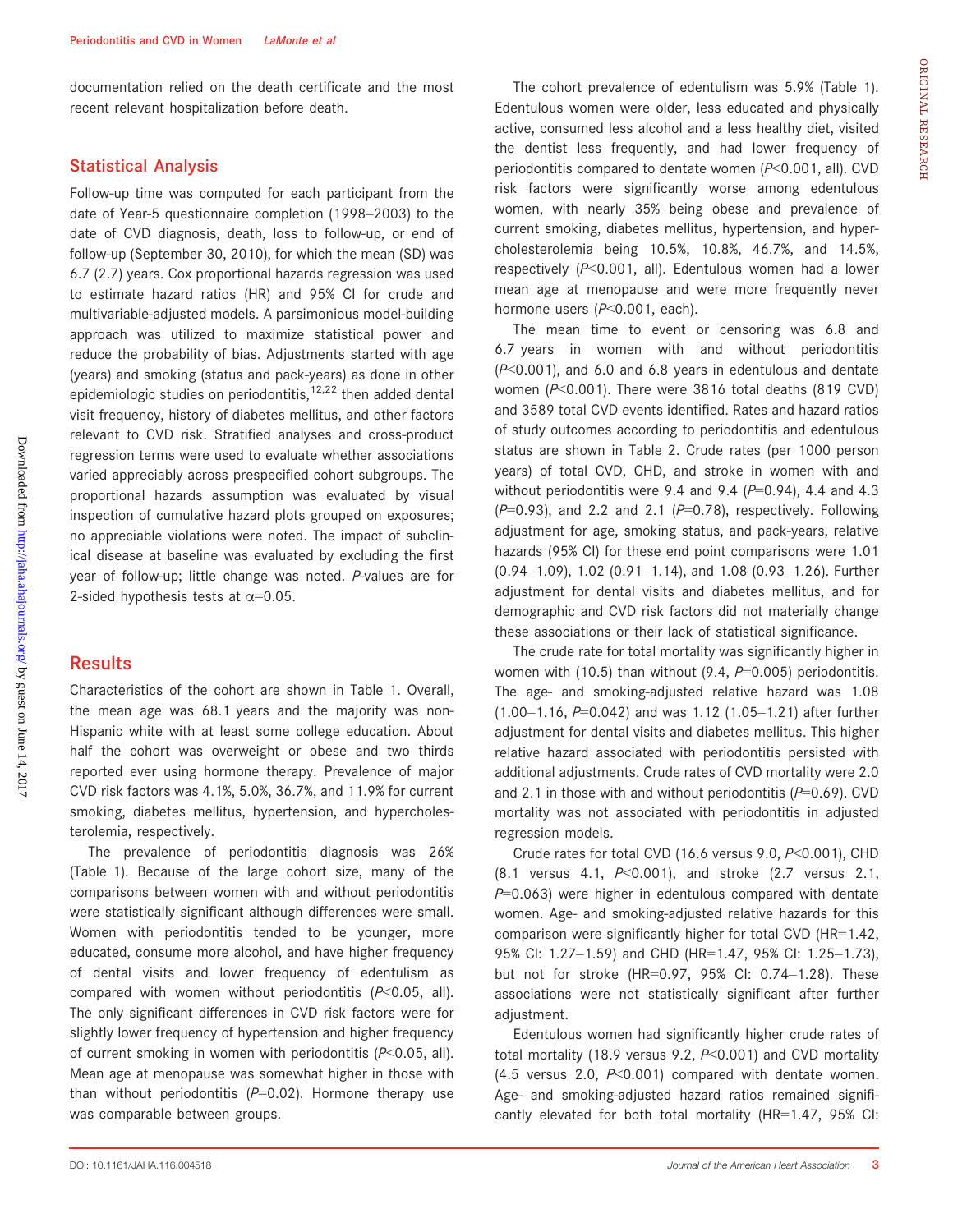# Table 1. Characteristics of the Total Study Group and According to Periodontitis and Edentulism Status (n=57 001)

|                                    |                 | Periodontitis   |                 | Edentulism |                 |                 |         |
|------------------------------------|-----------------|-----------------|-----------------|------------|-----------------|-----------------|---------|
|                                    | Total           | Yes             | <b>No</b>       |            | Yes             | No              |         |
|                                    | 57 001          | 14 847          | 42 154          |            | 3342            | 53 659          |         |
|                                    | N (%)           | N (%)           | N(%)            | P Value    | N(%)            | N (%)           | P Value |
| Age, y                             |                 |                 |                 |            |                 |                 |         |
| Mean±SD                            | $68.1 \pm 7.1$  | $67.6 \pm 6.9$  | $68.3 \pm 7.2$  | < 0.001    | $70.2 \pm 7.0$  | $68.0 \pm 7.1$  | < 0.001 |
| 50 to 59                           | 8354 (14.7)     | 2276 (15.3)     | 6078 (14.4)     | < 0.001    | 260 (7.8)       | 8094 (15.1)     | < 0.001 |
| 60 to 69                           | 24 945 (43.8)   | 6936 (46.7)     | 18 009 (42.7)   |            | 1311 (39.2)     | 23 634 (44.0)   |         |
| $\geq 70$                          | 23 702 (41.5)   | 5635 (38.0)     | 18 067 (42.9)   |            | 1771 (52.9)     | 21 931 (40.9)   |         |
| Ethnicity                          |                 |                 |                 |            |                 |                 |         |
| White                              | 48 999 (86.0)   | 12 703 (85.6)   | 36 296 (86.1)   | < 0.001    | 2644 (79.1)     | 46 355 (86.4)   | < 0.001 |
| <b>Black</b>                       | 3589 (6.3)      | 1121 (7.6)      | 2468 (5.9)      |            | 418 (12.5)      | 3171 (5.9)      |         |
| <b>Other</b>                       | 4413 (7.7)      | 1023(6.8)       | 3390 (8.0)      |            | 280 (8.4)       | 4133 (7.7)      |         |
| Education                          |                 |                 |                 |            |                 |                 |         |
| ≤High school<br>diploma            | 10 920 (19.2)   | 2204 (14.8)     | 8716 (20.7)     | < 0.001    | 1339 (40.1)     | 9581 (17.9)     | < 0.001 |
| College or<br>some college         | 27 293 (47.9)   | 6931 (46.7)     | 20 362 (48.3)   |            | 1539 (46.1)     | 25 754 (48.0)   |         |
| Postgraduate                       | 18 788 (33.0)   | 5712 (38.5)     | 13 076 (31.0)   |            | 464 (13.9)      | 18 324 (34.1)   |         |
| Body mass index, kg/m <sup>2</sup> |                 |                 |                 |            |                 |                 |         |
| $Mean \pm SD$                      | $27.1 \pm 5.7$  | $27.2 + 5.7$    | $27.1 \pm 5.6$  | 0.134      | $28.8 + 6.3$    | $27.0 + 5.6$    | < 0.001 |
| $<$ 25                             | 23 471 (41.2)   | 6008 (40.4)     | 17 463 (41.4)   | 0.103      | 978 (29.3)      | 22 493 (41.9)   |         |
| 25.0 to 29.9                       | 19 683 (34.5)   | 5255 (35.4)     | 14 428 (34.2)   |            | 1147 (34.3)     | 18 536 (34.6)   |         |
| $\geq 30$                          | 13 847 (24.3)   | 3584 (24.2)     | 10 263 (24.4)   |            | 1217 (36.4)     | 12 630 (23.5)   |         |
| Physical activity (MET-hr/week)    |                 |                 |                 |            |                 |                 |         |
| $Mean \pm SD$                      | $13.9 \pm 14.0$ | $13.9 \pm 13.7$ | $13.9 \pm 14.1$ | 0.889      | $10.6 \pm 13.3$ | $14.1 \pm 14.0$ | < 0.001 |
| Healthy eating index, units        |                 |                 |                 |            |                 |                 |         |
| $Mean \pm SD$                      | $69.5 \pm 10.5$ | $69.0 \pm 10.7$ | 69.7±10.4       | < 0.001    | $65.7 \pm 11.4$ | $69.7 \pm 10.4$ | < 0.001 |
| Smoking status                     |                 |                 |                 |            |                 |                 |         |
| Never smoked                       | 30 216 (53.0)   | 6461 (43.5)     | 23 755 (56.4)   | < 0.001    | 1371 (41.0)     | 28 845 (53.8)   | < 0.001 |
| Past smoker                        | 24 470 (42.9)   | 7531 (50.7)     | 16 939 (40.2)   |            | 1619 (48.4)     | 22 851 (42.6)   |         |
| Current smoker                     | 2315(4.1)       | 855(5.8)        | 1460(3.5)       |            | 352 (10.5)      | 1963 (3.7)      |         |
| Smoking pack-years                 |                 |                 |                 |            |                 |                 |         |
| Mean $\pm$ SD                      | $9.1 \pm 16.8$  | $13.1 \pm 19.9$ | $7.7 \pm 15.3$  | < 0.001    | $17.3 \pm 23.4$ | $8.6 \pm 16.2$  | < 0.001 |
| $\mathbf 0$                        | 30 216 (53.0)   | 6461 (43.5)     | 23 755 (56.4)   | < 0.001    | 1371 (41.0)     | 28 845 (53.8)   | < 0.001 |
| $\leq 40$                          | 23 021 (40.4)   | 6753 (45.5)     | 16 268 (38.6)   |            | 1418 (42.4)     | 21 603 (40.3)   |         |
| >40                                | 3764 (6.6)      | 1633 (11.0)     | 2131(5.1)       |            | 553 (16.5)      | 3211(6.0)       |         |
| Alcohol serving/week               |                 |                 |                 |            |                 |                 |         |
| $Mean \pm SD$                      | $2.58 + 5.2$    | $3.09 + 5.87$   | $2.40 + 4.93$   | < 0.001    | $1.70 + 4.59$   | $2.64 + 5.24$   | < 0.001 |
| Age at menopause                   |                 |                 |                 |            |                 |                 |         |
| $Mean \pm SD$                      | $48.5 \pm 6.0$  | $48.6 + 5.9$    | $48.5 \pm 6.0$  | 0.021      | $47.6 \pm 6.9$  | $48.5 \pm 5.9$  | < 0.001 |

Continued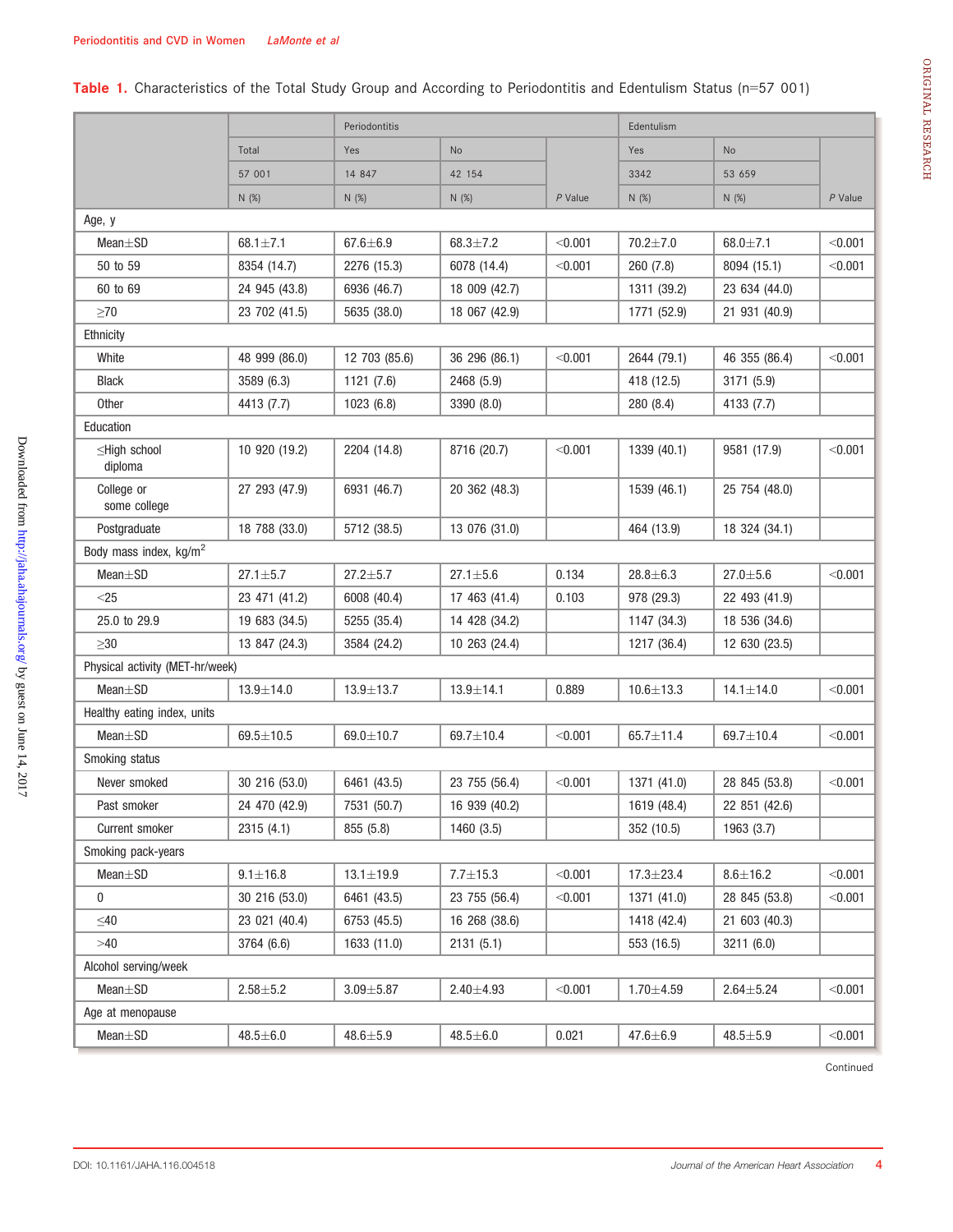#### Table 1. Continued

|                                      |               | Periodontitis |               |           | Edentulism  |               |           |
|--------------------------------------|---------------|---------------|---------------|-----------|-------------|---------------|-----------|
|                                      | Total         | Yes           | <b>No</b>     |           | Yes         | <b>No</b>     |           |
|                                      | 57 001        | 14 847        | 42 154        |           | 3342        | 53 659        |           |
|                                      | N(%)          | N(%)          | N(%)          | $P$ Value | N(%)        | N(%)          | $P$ Value |
| Hormone therapy use                  |               |               |               |           |             |               |           |
| Never user                           | 16 190 (29.2) | 4164 (28.8)   | 12 026 (29.3) | < 0.001   | 1278 (40.6) | 14 912 (28.5) | < 0.001   |
| Former user                          | 16 043 (28.1) | 4192 (28.2)   | 11 851 (28.1) |           | 872 (26.1)  | 15 171 (28.2) |           |
| Current user                         | 23 207 (40.7) | 6102 (41.1)   | 17 105 (40.6) |           | 997 (29.8)  | 22 210 (41.4) |           |
| History of treated diabetes mellitus |               |               |               |           |             |               |           |
| Yes                                  | 2847 (5.0)    | 774 (5.2)     | 2073 (4.9)    | 0.155     | 362 (10.8)  | 2485 (4.6)    | < 0.001   |
| History of treated hypertension      |               |               |               |           |             |               |           |
| Yes                                  | 20 940 (36.7) | 5341 (36.0)   | 15 599 (37.0) | 0.025     | 1561 (46.7) | 19 379 (36.1) | < 0.001   |
| History of treated high cholesterol  |               |               |               |           |             |               |           |
| Yes                                  | 6766 (11.9)   | 1740 (11.7)   | 5026 (11.9)   | 0.510     | 486 (14.5)  | 6280 (11.7)   | < 0.001   |
| Routine dental check-ups             |               |               |               |           |             |               |           |
| $\geq$ 2 times per year              | 39 800 (69.8) | 11 735 (79.0) | 28 065 (66.6) | < 0.001   | 420 (12.6)  | 39 380 (73.4) | < 0.001   |
| $\leq$ 1 time per year               | 10 081 (17.6) | 1748 (11.8)   | 8333 (19.7)   |           | 472 (14.1)  | 9609 (17.9)   |           |
| Whenever needed                      | 4082 (7.2)    | 814 (5.5)     | 3268 (7.8)    |           | 899 (26.9)  | 3183 (5.9)    |           |
| None in past 3 years                 | 3038 (5.3)    | 550 (3.7)     | 2488 (5.9)    |           | 1551 (46.4) | 1487 (2.8)    |           |
| Edentulous                           |               |               |               |           |             |               |           |
| Yes                                  | 3342 (5.9)    | 682 (4.6)     | 2660 (6.3)    | < 0.001   |             |               |           |
| History of periodontitis             |               |               |               |           |             |               |           |
| Yes                                  |               |               |               |           | 682 (20.4)  | 14 165 (26.4) | < 0.001   |

Data coincide with, or were the most recently obtained relative to, the Year-5 periodontal disease questionnaire. Comparisons were made using  $\chi^2$  tests for proportions and independent t tests or Wilcoxon tests for means. MET, metabolic equivalent.

1.32–1.63) and CVD mortality (HR=1.59, 95% CI: 1.28–1.98). Fully adjusted hazard ratios were attenuated but remained statistically significant for total mortality (HR=1.17, 95% CI: 1.02–1.33) but not for CVD mortality (HR=1.07, 95% CI: 0.81– 1.40).

Stratified associations are shown in Tables 3 and 4. After adjusting for age and smoking, there were no appreciable differences in magnitude or significance of associations between periodontitis and either CVD risk or total mortality across categories of age, race-ethnicity, smoking pack-years, history of diabetes mellitus, or frequency of dental visits (interaction  $P > 0.05$ , all). There was a stronger association between edentulism and CVD among women who visited the dentist at least once per year (HR=1.57) compared with less than once per year (HR=1.03, interaction  $P=0.004$ ). Results were similar for stratified associations between edentulism and total mortality (HR=1.63 for visits  $\geq$ 1 per year; HR=1.08 for visits  $\leq 1$  per year; interaction  $P=0.002$ ).

In sensitivity analysis (data not shown), in participant subsets where information was available, adjustment for

self-rated health status, depression, and use of statins did not materially change the primary findings. To further explore potential diagnostic ascertainment bias, associations were stratified on finer groupings of dental visit frequency. Subgroups tended to have limited sample size. Comparable hazard ratios for total CVD and mortality were seen for periodontitis diagnosis across all levels of dental visit frequency. Higher risks of total CVD and total mortality persisted in edentulous women with more frequent dental visits, as seen in the main analysis. Lastly, we explored disease risks according to jointly classified periodontitis and edentulism exposures. Sample sizes and CVD event counts were particularly small for the exposure group in which women reported being positive for both periodontitis and edentulism (N=682; 12 strokes, 13 CVD deaths, 30 CHD cases), which limited statistical power and precision of results in this subgroup. For the total mortality outcome, for which end point counts are largest (93 deaths in those reporting "yes" to both exposure questions), results showed the highest risk in women reporting both periodontitis and edentulism.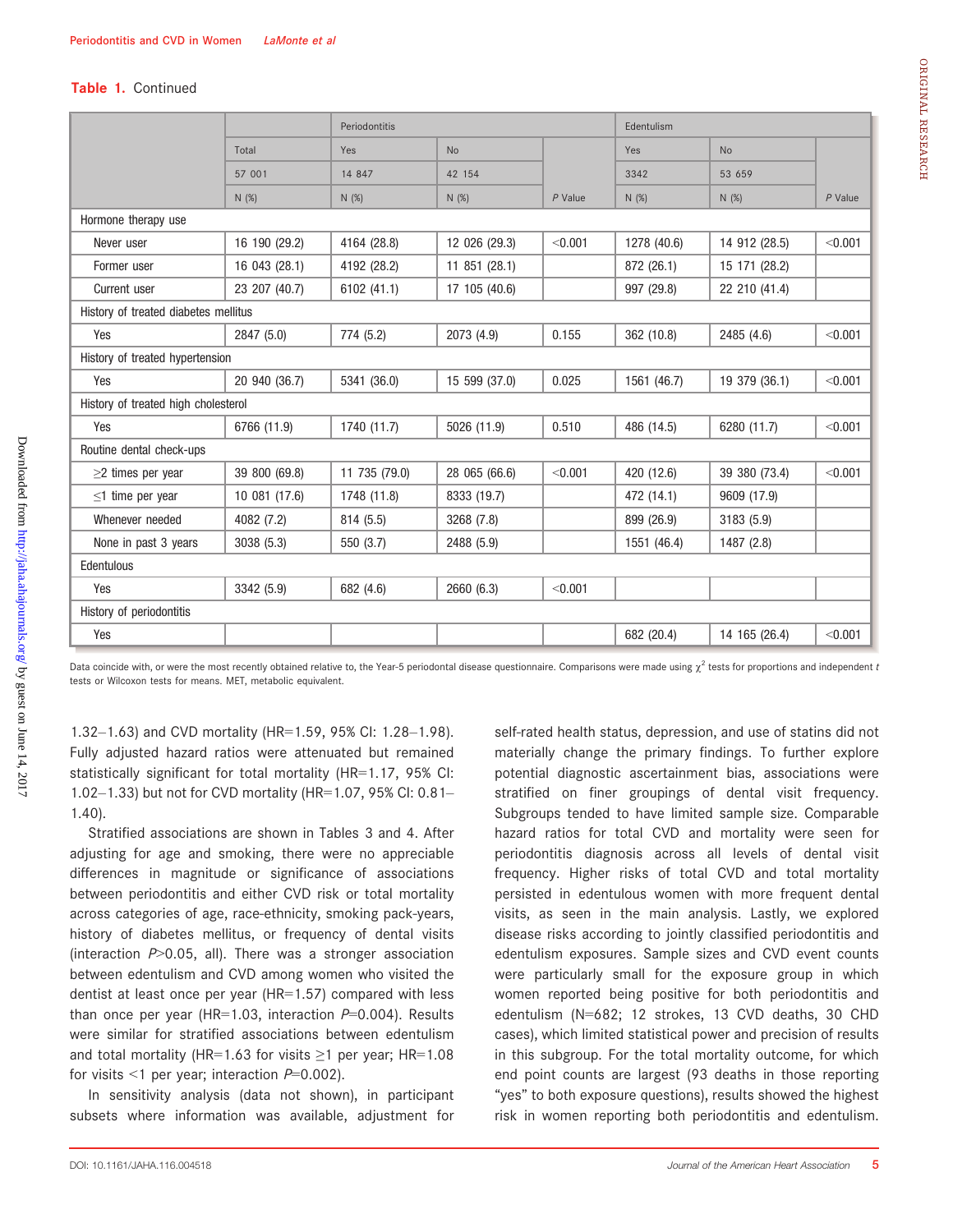Table 2. Rates, Hazard Ratios (HR) and 95% CI for CVD Events and Mortality According to Periodontitis and Edentulism (n=57 001)

|                                                                                          | Periodontitis |                        |       | Edentulism   |                        |         |  |
|------------------------------------------------------------------------------------------|---------------|------------------------|-------|--------------|------------------------|---------|--|
|                                                                                          | No            | Yes                    |       | <b>No</b>    | Yes                    |         |  |
| 3342<br>42 154<br>14 847<br>P Value<br>53 659<br>P Value<br>Total cardiovascular disease |               |                        |       |              |                        |         |  |
| Events, no.                                                                              | 2640          | 949                    |       | 3257         | 332                    |         |  |
| Person-years                                                                             | 281 882       | 101 439                |       | 363 269      | 20 053                 |         |  |
| Rate per 1000 person-years                                                               | 9.4           | 9.4                    |       | 9.0          | 16.6                   |         |  |
| Unadjusted HR (95% CI)                                                                   | $1.00$ (ref)  | $1.00(0.93 - 1.07)$    | 0.94  | $1.00$ (ref) | $1.86(1.66 - 2.08)$    | < 0.001 |  |
| Model 1 adjusted HR (95% CI)                                                             | $1.00$ (ref)  | $1.01(0.94 - 1.09)$    | 0.83  | $1.00$ (ref) | $1.42(1.27 - 1.59)$    | < 0.001 |  |
| Model 2 adjusted HR (95% CI)                                                             | $1.00$ (ref)  | $1.04(0.97 - 1.13)$    | 0.28  | $1.00$ (ref) | $1.09(0.95 - 1.26)$    | 0.21    |  |
| Model 3 adjusted HR (95% CI)                                                             | $1.00$ (ref)  | $1.06(0.98 - 1.14)$    | 0.14  | $1.00$ (ref) | $1.07(0.93 - 1.23)$    | 0.36    |  |
| Coronary heart disease*                                                                  |               |                        |       |              |                        |         |  |
| Events, No.                                                                              | 1238          | 450                    |       | 1520         | 168                    |         |  |
| Person-years                                                                             | 287 232       | 103 353                |       | 369 907      | 20 678                 |         |  |
| Rate per 1000 person-years                                                               | 4.3           | 4.4                    |       | 4.1          | 8.1                    |         |  |
| Unadjusted HR (95% CI)                                                                   | $1.00$ (ref)  | $1.01$ $(0.90 - 1.12)$ | 0.92  | $1.00$ (ref) | $2.02(1.72 - 2.37)$    | < 0.001 |  |
| Model 1 adjusted HR (95% CI)                                                             | $1.00$ (ref)  | $1.02$ (0.91-1.14)     | 0.72  | $1.00$ (ref) | $1.47(1.25 - 1.73)$    | < 0.001 |  |
| Model 2 adjusted HR (95% CI)                                                             | $1.00$ (ref)  | $1.07(0.96 - 1.19)$    | 0.25  | $1.00$ (ref) | $1.11(0.91 - 1.36)$    | 0.30    |  |
| Model 3 adjusted HR (95% CI)                                                             | $1.00$ (ref)  | $1.08$ $(0.97 - 1.20)$ | 0.18  | $1.00$ (ref) | $1.10(0.90 - 1.34)$    | 0.36    |  |
| Stroke <sup>†</sup>                                                                      |               |                        |       |              |                        |         |  |
| Events, no.                                                                              | 612           | 226                    |       | 782          | 56                     |         |  |
| Person-years                                                                             | 287 875       | 103 659                |       | 370 673      | 20 860                 |         |  |
| Rate per 1000 person-years                                                               | 2.1           | 2.2                    |       | 2.1          | 2.7                    |         |  |
| Unadjusted HR (95% CI)                                                                   | $1.00$ (ref)  | $1.02$ (0.88-1.19)     | 0.77  | $1.00$ (ref) | $1.29(0.99 - 1.70)$    | 0.06    |  |
| Model 1 adjusted HR (95% CI)                                                             | $1.00$ (ref)  | $1.08(0.93 - 1.26)$    | 0.31  | $1.00$ (ref) | $0.97(0.74 - 1.28)$    | 0.83    |  |
| Model 2 adjusted HR (95% CI)                                                             | $1.00$ (ref)  | $1.10(0.95 - 1.29)$    | 0.21  | $1.00$ (ref) | $0.77$ $(0.55-1.06)$   | 0.10    |  |
| Model 3 adjusted HR (95% CI)                                                             | $1.00$ (ref)  | $1.11(0.95 - 1.30)$    | 0.19  | $1.00$ (ref) | $0.77$ $(0.55 - 1.06)$ | 0.10    |  |
| Total mortality                                                                          |               |                        |       |              |                        |         |  |
| Deaths, no.                                                                              | 2726          | 1090                   |       | 3421         | 395                    |         |  |
| Person-years                                                                             | 288 976       | 104 059                |       | 372 149      | 20 886                 |         |  |
| Rate per 1000 person-years                                                               | 9.4           | 10.5                   |       | 9.2          | 18.9                   |         |  |
| Unadiusted HR (95% CI)                                                                   | $1.00$ (ref)  | $1.11(1.03 - 1.19)$    | 0.005 | $1.00$ (ref) | $2.11(1.90 - 2.34)$    | < 0.001 |  |
| Model 1 adjusted HR (95% CI)                                                             | $1.00$ (ref)  | $1.08(1.00 - 1.16)$    | 0.04  | $1.00$ (ref) | $1.47(1.32 - 1.63)$    | < 0.001 |  |
| Model 2 adjusted HR (95% CI)                                                             | $1.00$ (ref)  | $1.12(1.05 - 1.21)$    | 0.002 | $1.00$ (ref) | $1.16(1.02 - 1.33)$    | 0.02    |  |
| Model 3 adjusted HR (95% CI)                                                             | $1.00$ (ref)  | $1.12(1.05 - 1.21)$    | 0.002 | $1.00$ (ref) | $1.17(1.02 - 1.33)$    | 0.02    |  |
| CVD mortality $*$                                                                        |               |                        |       |              |                        |         |  |
| Deaths, no.                                                                              | 606           | 213                    |       | 726          | 93                     |         |  |
| Person-years                                                                             | 288 976       | 104 059                |       | 372 149      | 20 886                 |         |  |
| Rate per 1000 person-years                                                               | 2.1           | 2.0                    |       | 2.0          | 4.5                    |         |  |
| Unadjusted HR (95% CI)                                                                   | $1.00$ (ref)  | $0.97(0.83 - 1.13)$    | 0.69  | $1.00$ (ref) | $2.36(1.90 - 2.92)$    | < 0.001 |  |
| Model 1 adjusted HR (95% CI)                                                             | $1.00$ (ref)  | $1.01$ $(0.86 - 1.18)$ | 0.95  | $1.00$ (ref) | $1.59(1.28 - 1.98)$    | < 0.001 |  |

Continued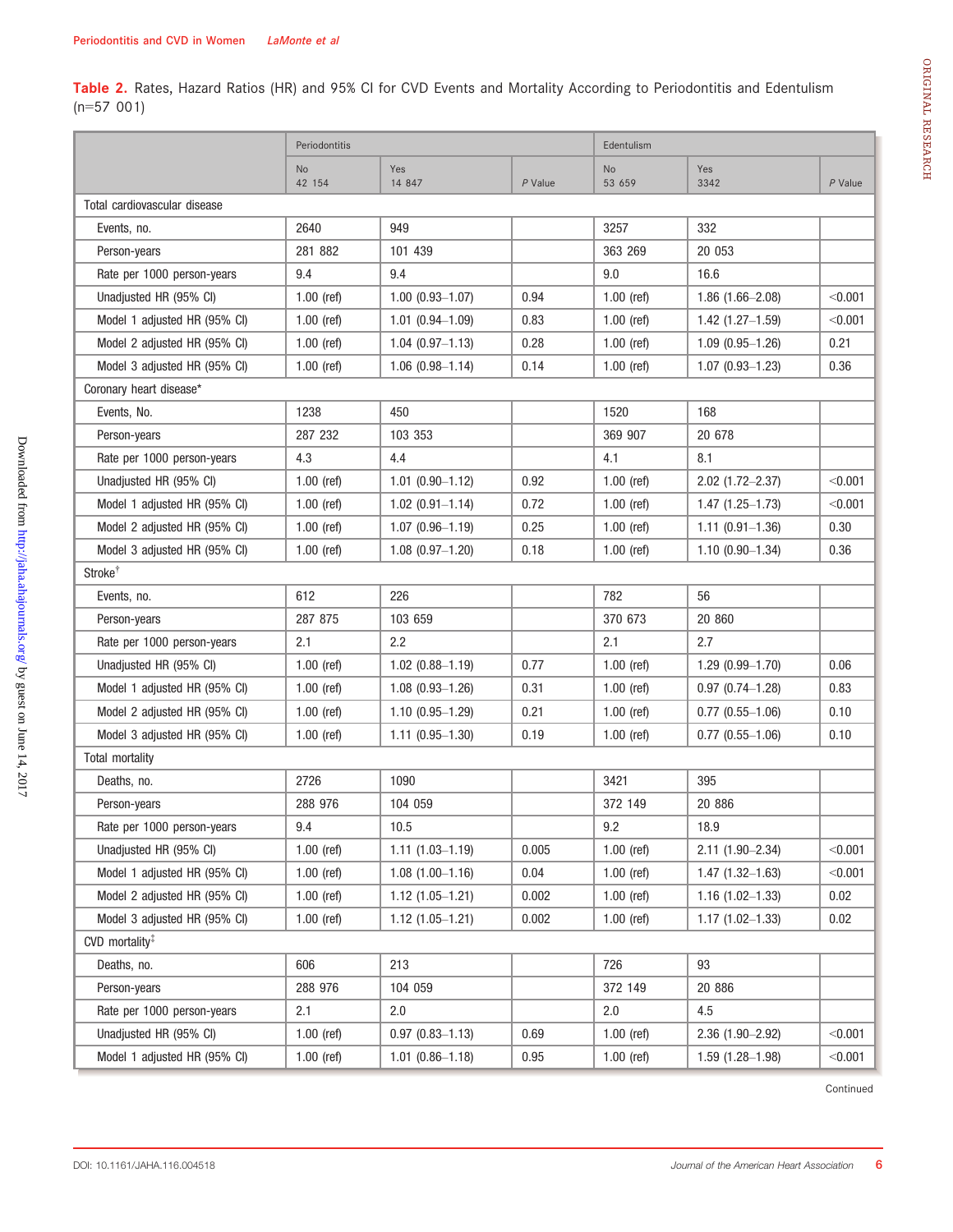#### Table 2. Continued

|                              | Periodontitis       |                     | Edentulism |                     |                     |           |
|------------------------------|---------------------|---------------------|------------|---------------------|---------------------|-----------|
|                              | <b>No</b><br>42 154 | Yes<br>14 847       | $P$ Value  | <b>No</b><br>53 659 | Yes<br>3342         | $P$ Value |
| Model 2 adjusted HR (95% CI) | $.00$ (ref)         | $1.08(0.92 - 1.27)$ | 0.33       | $.00$ (ref)         | $1.06(0.81 - 1.39)$ | 0.67      |
| Model 3 adjusted HR (95% CI) | $.00$ (ref)         | 1.09 (0.93–1.28)    | 0.30       | $.00$ (ref)         | $1.07(0.81 - 1.40)$ | 0.64      |

Model 1—adjusted for age, smoking (status and pack-years). Model 2—adjusted for factors in model 1 plus dental visits and diabetes mellitus. Model 3—adjusted for factors in model 2 plus race-ethnicity, education, hypertension, high cholesterol, body mass index, physical activity, alcohol, and dietary healthy eating index. CVD indicates cardiovascular disease. \*Includes myocardial infarction or cardiac death.

† Ischemic strokes only.

‡ Includes myocardial infarction, cardiac death, cerebrovascular events, pulmonary embolism, and heart failure.

Compared to women with neither exposure (referent), the multivariable adjusted HR (95% CI) was 1.46 (1.17, 1.81) among women with both exposures present; 1.12 (0.97, 1.30) for women reporting no periodontitis/yes edentulism; and was 1.11 (1.03, 1.20) for women reporting yes periodontitis/ no edentulism.

#### **Discussion**

Accumulating evidence strongly suggests a biological link between periodontitis and atherosclerotic CVD, but few studies have evaluated this hypothesis in older women. In our study of postmenopausal women, 1 in 4 reported a history periodontitis diagnosis which was not associated with elevated risks of CVD events or CVD mortality. Edentulism, however, was associated with significantly higher risks of total CVD and CHD, and CVD mortality. These increased risks were robust to adjustment for confounding and were generally consistent across cohort subgroups. An association was not seen with ischemic stroke, though case counts were relatively small for this end point. Total mortality risk also was significantly higher in women with either edentulism or periodontitis even when adjusted for confounding. The association for edentulism with total CVD and mortality appeared stronger in women who reported more frequent dental visits. Because edentulism may be a more objective reflection of periodontal health than self-reported periodontitis diagnosis,  $16,23$  and because tooth loss at older ages occurs predominantly due to periodontitis, $<sup>1</sup>$  the present</sup> findings are consistent with the hypothesis that dental inflammatory processes and resulting periodontitis may be relevant to atherosclerotic CVD risk in older adults. Additional prospective studies with objective periodontal measures and randomized CVD prevention trials that intervene on existing periodontitis are needed to confirm this hypothesis.

Positive associations with risks of CVD and mortality have been more consistently reported in studies that defined periodontitis based on clinical examination<sup>6-9,24-26</sup> as

compared to self-report.<sup>11–13,22,27</sup> Because in the present study periodontitis was assessed by self-report, comparison with studies using similar methodology seems most relevant. No association between self-reported periodontitis diagnosis and CVD risks has been reported among middle-aged and older men in the Health Professionals<sup>22</sup> and Physician's Health<sup>11</sup> studies. Periodontitis prevalence was lower (12– 15%) than in the present study (26%), whereas higher prevalence was seen for current smoking and diabetes mellitus, each of which are strongly associated with periodontitis and CVD. Nevertheless, age- and smoking-adjusted relative risks for total CVD or CHD were similar in the studies on men (relative risk [RR] 1.04–1.12) and the present study (HR 1.02). In the Women's Health Study,  $13$  follow-up on predominantly white women ages 45 and older with similar diabetes mellitus history but higher current smoking than in the present study showed significantly increased relative risks of total CVD and myocardial infarction associated with selfreported periodontitis following age adjustment (RR 1.27 and 1.34); risks that remained significantly elevated following multivariable adjustment (RR 1.04 and 1.27). In this study, however, the periodontitis exposure variable was defined as combined history of clinical diagnosis or tooth loss. Thus, it is not possible to fully compare findings with our study in which periodontitis was defined solely on history of clinical diagnosis.

Our finding of no association between periodontitis and incident stroke is similar to results of the Physician's Health Study,<sup>11</sup> but unlike the significant 33% greater age- and smoking-adjusted risk in the Health Professionals Follow-up Study<sup>27</sup> and the 28% greater age-adjusted risk in the Women's Health Study.<sup>13</sup> Both of these studies evaluated nonfatal stroke only, whereas in the present study combined nonfatal and fatal ischemic stroke was the end point.

As in previous studies,  $12,13,27$  we found that poorer selfassessed dentition status was associated with higher risks of total CVD and CHD. We observed significantly elevated ageand smoking-adjusted relative risks of comparable magnitude

ORIGINAL

RESEARCH

ORIGINAL RESEARCH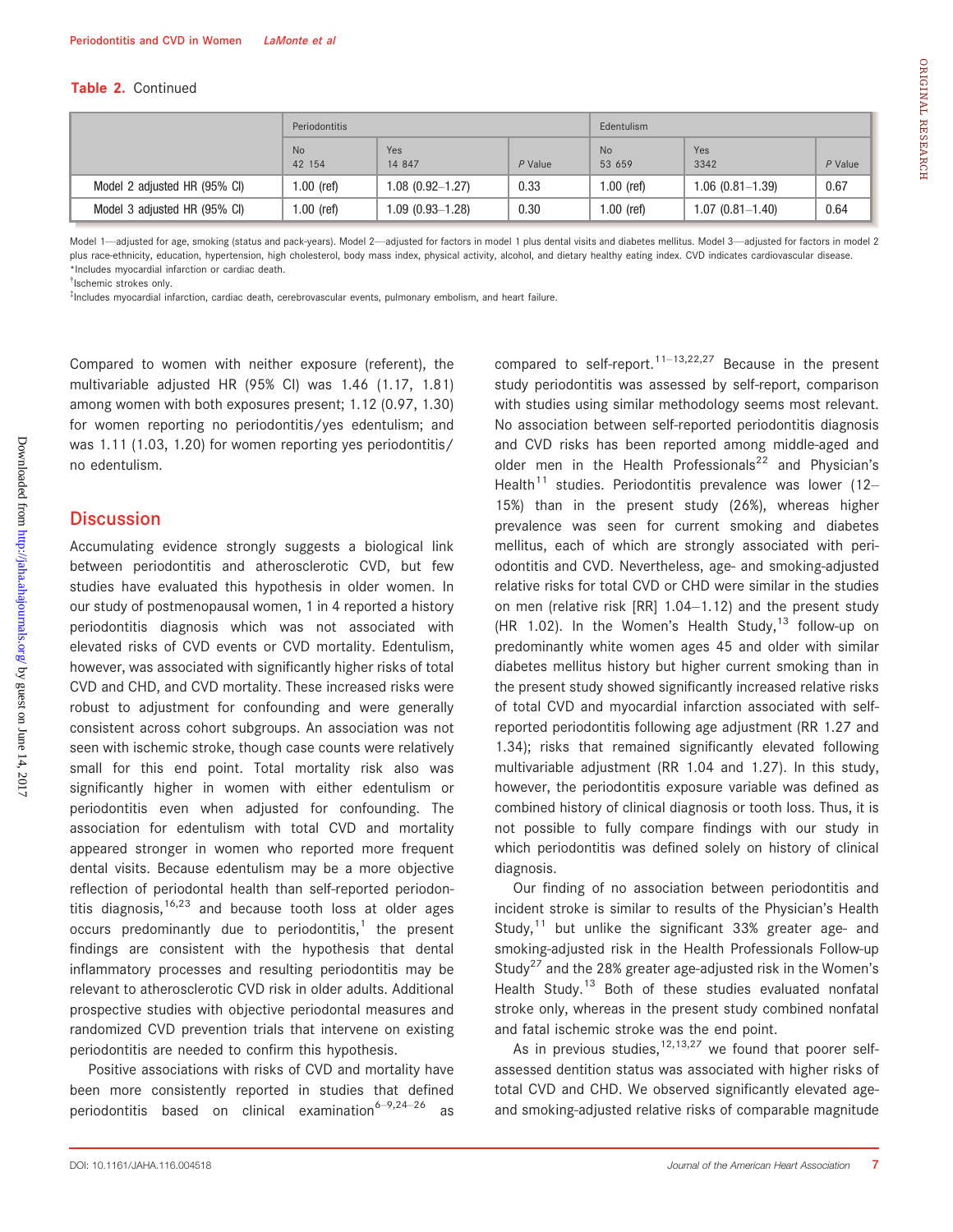Table 3. Age- and Smoking- (Status and Pack-Years) Adjusted Hazard Ratios (HR) and 95% CI of Total Cardiovascular Disease Incidence for History of Periodontitis and Edentulism According to Study Subgroups

|                                      |        | Periodontitis          | Edentulism          |  |  |  |
|--------------------------------------|--------|------------------------|---------------------|--|--|--|
|                                      | Events | HR (95% CI)*           | HR (95% CI)*        |  |  |  |
| Age, y                               |        |                        |                     |  |  |  |
| 50 to 59<br>$(n=8354)$               | 176    | $1.14(0.83 - 1.56)$    | $1.30(0.61 - 2.76)$ |  |  |  |
| 60 to 69<br>$(n=24945)$              | 1104   | $1.04(0.92 - 1.19)$    | $1.41(1.13 - 1.76)$ |  |  |  |
| >70<br>$(n=23 702)$                  | 2309   | $0.98(0.89 - 1.08)$    | 1.43 (1.25–1.63)    |  |  |  |
| Interaction<br>$P$ value             |        | 0.53                   | 0.97                |  |  |  |
| Race-ethnicity                       |        |                        |                     |  |  |  |
| White<br>$(n=48999)$                 | 3238   | $0.99(0.92 - 1.08)$    | 1.45 (1.28–1.64)    |  |  |  |
| <b>Black</b><br>$(n=3589)$           | 190    | $1.01$ $(0.75 - 1.37)$ | $1.21(0.82 - 1.79)$ |  |  |  |
| <b>Other</b><br>$(n=4413)$           | 161    | $1.25(0.88 - 1.76)$    | $1.24(0.72 - 2.15)$ |  |  |  |
| Interaction<br>$P$ value             |        | 0.45                   | 0.61                |  |  |  |
| Smoking pack-years                   |        |                        |                     |  |  |  |
| 0 $(n=30 216)$                       | 1793   | $1.00(0.89 - 1.12)$    | $1.37(1.14-1.65)$   |  |  |  |
| $<$ 40<br>$(n=23 021)$               | 1444   | $1.06(0.94 - 1.18)$    | $1.56(1.31-1.85)$   |  |  |  |
| $>40$ (n=3764)                       | 352    | $0.99(0.80 - 1.23)$    | $1.42(1.09-1.86)$   |  |  |  |
| Interaction<br>$P$ value             |        | 0.75                   | 0.60                |  |  |  |
| History of treated diabetes mellitus |        |                        |                     |  |  |  |
| No<br>$(n=54$ 154)                   | 3232   | $1.00(0.93 - 1.08)$    | $1.40(1.23 - 1.58)$ |  |  |  |
| Yes<br>$(n=2847)$                    | 357    | $1.06(0.84 - 1.34)$    | $1.10(0.82 - 1.48)$ |  |  |  |
| Interaction<br>$P$ value             |        | 0.62                   | 0.15                |  |  |  |
| Dental visits                        |        |                        |                     |  |  |  |
| $\geq$ 1 time<br>per year            | 2849   | $1.03(0.95 - 1.12)$    | $1.57(1.23 - 1.99)$ |  |  |  |
| $<$ 1 time<br>per year               | 740    | $1.06(0.89 - 1.27)$    | $1.03(0.89 - 1.20)$ |  |  |  |
| Interaction<br>$P$ value             |        | 0.76                   | 0.004               |  |  |  |

\*HR comparing women with periodontitis or edentulism to women without either condition (referent group), within stratum of each modifying factor.

to those in men in the Health Professionals study<sup>12,27</sup> and women in the Nurse's Health Study,<sup>12</sup> for which the exposure was 0 to 10 teeth present (RR 1.49–2.13). Whereas stroke Table 4. Age- and Smoking- (Status and Pack-Years) Adjusted Hazard Ratios (HR) and 95% CI of Total Mortality for History of Periodontitis and Edentulism According to Study Subgroups

|                                      |        | Periodontitis          | Edentulism          |  |  |  |  |
|--------------------------------------|--------|------------------------|---------------------|--|--|--|--|
|                                      | Events | HR (95% CI)*           | HR (95% CI)*        |  |  |  |  |
| Age, y                               |        |                        |                     |  |  |  |  |
| 50 to 59<br>$(n=8354)$               | 224    | $1.25(0.95 - 1.65)$    | 1.53 (0.84–2.81)    |  |  |  |  |
| 60 to 69<br>$(n=24945)$              | 1047   | $1.18(1.03 - 1.34)$    | 1.46 (1.18–1.81)    |  |  |  |  |
| >70<br>$(n=23 702)$                  | 2545   | $1.02(0.94 - 1.12)$    | $1.47(1.30-1.66)$   |  |  |  |  |
| Interaction<br>P-value               |        | 0.12                   | 0.99                |  |  |  |  |
| Race-ethnicity                       |        |                        |                     |  |  |  |  |
| White<br>$(n=48999)$                 | 3451   | $1.06$ $(0.99 - 1.15)$ | $1.44(1.28 - 1.61)$ |  |  |  |  |
| <b>Black</b><br>$(n=3589)$           | 187    | $1.01$ $(0.74 - 1.37)$ | $1.58(1.11 - 2.26)$ |  |  |  |  |
| <b>Other</b><br>$(n=4413)$           | 178    | $1.48(1.08 - 2.02)$    | $1.73(1.10-2.73)$   |  |  |  |  |
| Interaction<br>P-value               |        | 0.12                   | 0.68                |  |  |  |  |
| Smoking pack-years                   |        |                        |                     |  |  |  |  |
| 0 $(n=30 216)$                       | 1731   | $1.13(1.01 - 1.27)$    | $1.43(1.19 - 1.72)$ |  |  |  |  |
| $<$ 40<br>$(n=23 021)$               | 1597   | $1.08$ $(0.97 - 1.20)$ | 1.67 (1.43-1.96)    |  |  |  |  |
| $>40$ (n=3764)                       | 506    | $1.06(0.89-1.26)$      | $1.38(1.11 - 1.73)$ |  |  |  |  |
| Interaction<br>P-value               |        | 0.75                   | 0.28                |  |  |  |  |
| History of treated diabetes mellitus |        |                        |                     |  |  |  |  |
| No<br>$(n=54$ 154)                   | 3521   | $1.07(0.99 - 1.15)$    | $1.42(1.27-1.60)$   |  |  |  |  |
| Yes (n=2847)                         | 295    | $1.23(0.96-1.58)$      | $1.44(1.08-1.93)$   |  |  |  |  |
| Interaction<br>P-value               |        | 0.23                   | 0.94                |  |  |  |  |
| Dental visits                        |        |                        |                     |  |  |  |  |
| $\geq$ 1 time<br>per year            | 3005   | $1.10(1.02 - 1.19)$    | $1.63(1.30 - 2.04)$ |  |  |  |  |
| $<$ 1 time<br>per year               | 811    | $1.16(0.98 - 1.37)$    | $1.08(0.93 - 1.24)$ |  |  |  |  |
| Interaction<br>P-value               |        | 0.61                   | 0.002               |  |  |  |  |

\*HR comparing women with periodontitis or edentulism to women without either condition (referent group), within stratum of each modifying factor.

risk was elevated in the Health Professionals study, we did not observe greater risk among edentulous women following adjustment for age and smoking. The small number of stroke cases among edentulous women likely limited our study.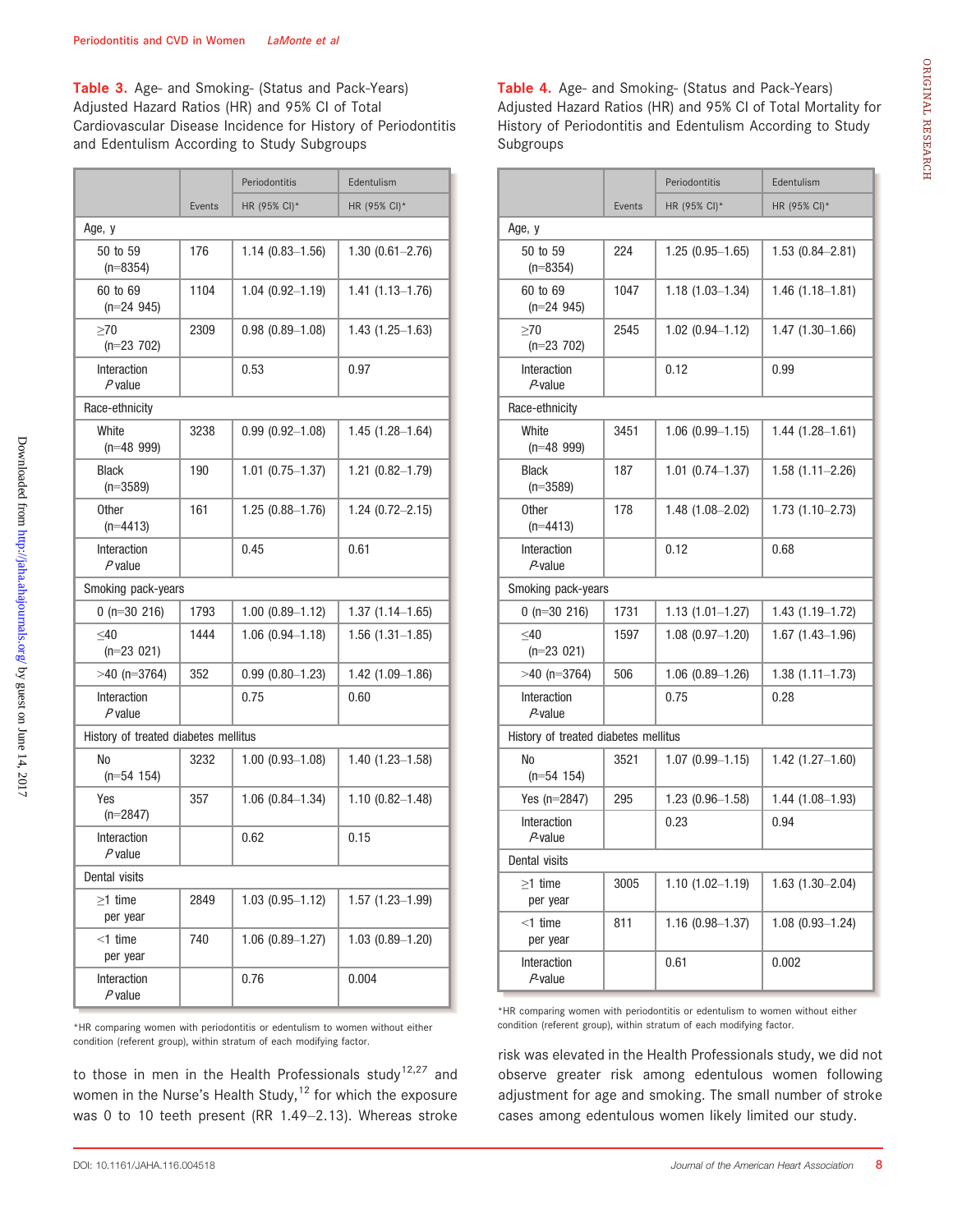Total mortality arguably is the best measure of the impact a risk factor or disease has on population health.<sup>28</sup> Previous studies evaluating total mortality typically have used oral examinations to define periodontitis. $6-9.26$  Higher mortality risk generally has been associated with presence and severity of periodontitis and with tooth loss, and tends to persist following adjustment for age, smoking, diabetes mellitus, and other factors. In the present study on older women, significant increases in total mortality were seen for both history of periodontitis and edentulism. Mortality risks remained elevated and of comparable magnitude within strata of selected cohort subgroups including categories of smoking pack-years and diabetes mellitus status. Our multivariable adjusted hazard ratio of 1.17 among edentulous women is comparable to that (RR 1.21) recently reported in women 80 years old who self-reported edentulism.<sup>10</sup> Taken together, available findings including the present study suggest that factors related to periodontitis and retaining natural teeth may have important implications for survival.

Frequency of dental visits did not modify associations of periodontitis with total- and CVD mortality, easing concern about potential diagnostic ascertainment bias. Conversely, significantly stronger associations for edentulism with both mortality end points were observed in women with more frequent compared to less frequent dental visits. The reason for this interaction is not completely clear. It is possible that edentulous women also had historically more aggressive periodontitis requiring greater utilization of dental services. We do not have measures of periodontitis severity to directly test this hypothesis, nor do we have information on reason for dental visits, which also could have provided context for this result. Although previous studies have demonstrated an inverse association between frequency of past year dental visits and total mortality in older women,<sup>10</sup> the joint effect of dental visits with either periodontitis or edentulism was not reported; thus, comparison with, and context for, our present findings is not possible.

Numerous biologic mechanisms support plausibility of an association between periodontitis, edentulism, and risks of CVD or mortality.<sup>4,9,24,29,30</sup> Prominent is systemic endotoxemia and inflammation resulting from transient bacteremia induced by subgingival bacterial leaking through ulcerated epithelium of the periodontal pocket.<sup>30</sup> It is reasonable to expect that with loss of all natural teeth, persistent periodontal infection is unlikely. However, edentulism is more a reflection of historical dental infection that, when present, probably contributed both to atherosclerotic disease onset and progression as well as to breakdown of the periodontium and subsequent tooth loss. Another possibility is translocation of bacteria from the oral to systemic compartment that then initiate localized inflammatory and immune responses at extraoral sites. This mechanism is thought to be relevant to

atherosclerotic CVD, $^{29,30}$  particularly in light of oral microbes being found in atheromatous plaque. $31$  Factors such as smoking and uncontrolled diabetes mellitus, each an antecedent for periodontitis and atherosclerosis, likely reflect common pathways shared by these diseases. $24,30$  Menopausal reduction in endogenous estrogen may be another biologic pathway shared by periodontitis<sup>32</sup> and atherosclerotic CVD. Lastly, shared genetic susceptibility could predispose individuals to these chronic inflammatory conditions.<sup>33</sup>

Study strengths include the large cohort of older postmenopausal women, in whom the association of interest has been understudied, and the long follow-up and sufficient number of end point events for primary analysis and stratification by cohort subgroups. Surveillance for outcomes was conducted with a standardized approach administered nationally by the WHI program. The extensive available baseline information allowed control for several relevant confounding factors. A major limitation of this study was reliance on self-reported periodontitis and dentition status. Although some misclassification would be expected, a previously conducted validation study in a subgroup of WHI OS participants showed that older women can validly report history of periodontitis diagnosis.<sup>16</sup> Sensitivity and specificity determined by cross-classifying self-reported with clinically assessed periodontitis were reasonably strong for both younger and older women, and for women of differing levels of education in our study group (generally 60–80%). These are comparable to values reported between self-reported and clinically measured periodontitis in the Health Professionals Follow-up Study.<sup>12,23,27</sup> Based on the sensitivity and specificity values in our validation study, and as postulated by Joshipura,<sup>27</sup> one might expect misclassification on periodontitis history to be around 30% to 40%, which would theoretically attenuate a true relative risk for CVD of 2.0 to about 1.2 to 1.4, comparable to many of the point estimates seen in the present study. Nevertheless, the possibility of exposure misclassification should be considered when interpreting findings reported herein. The somewhat stronger and more consistent adverse findings associated with edentulism, which is a more reliable marker of periodontitis history than selfreported diagnosis, enhances confidence in the present results. Moreover, if edentulism is, in fact, a surrogate for past periodontitis, the expectation should be that women reporting exposure to both factors have the highest disease risks. Indeed, our sensitivity analysis cross-tabulating total mortality on jointly classified periodontitis and edentulism exposures supported this assertion. Because the history of periodontitis diagnosis was self-reported as a binary response (yes or no), we were unable to evaluate potential differences in associations with study outcomes based on disease severity. Moreover, understanding whether a dose–response pattern of association exists with periodontitis is of interest,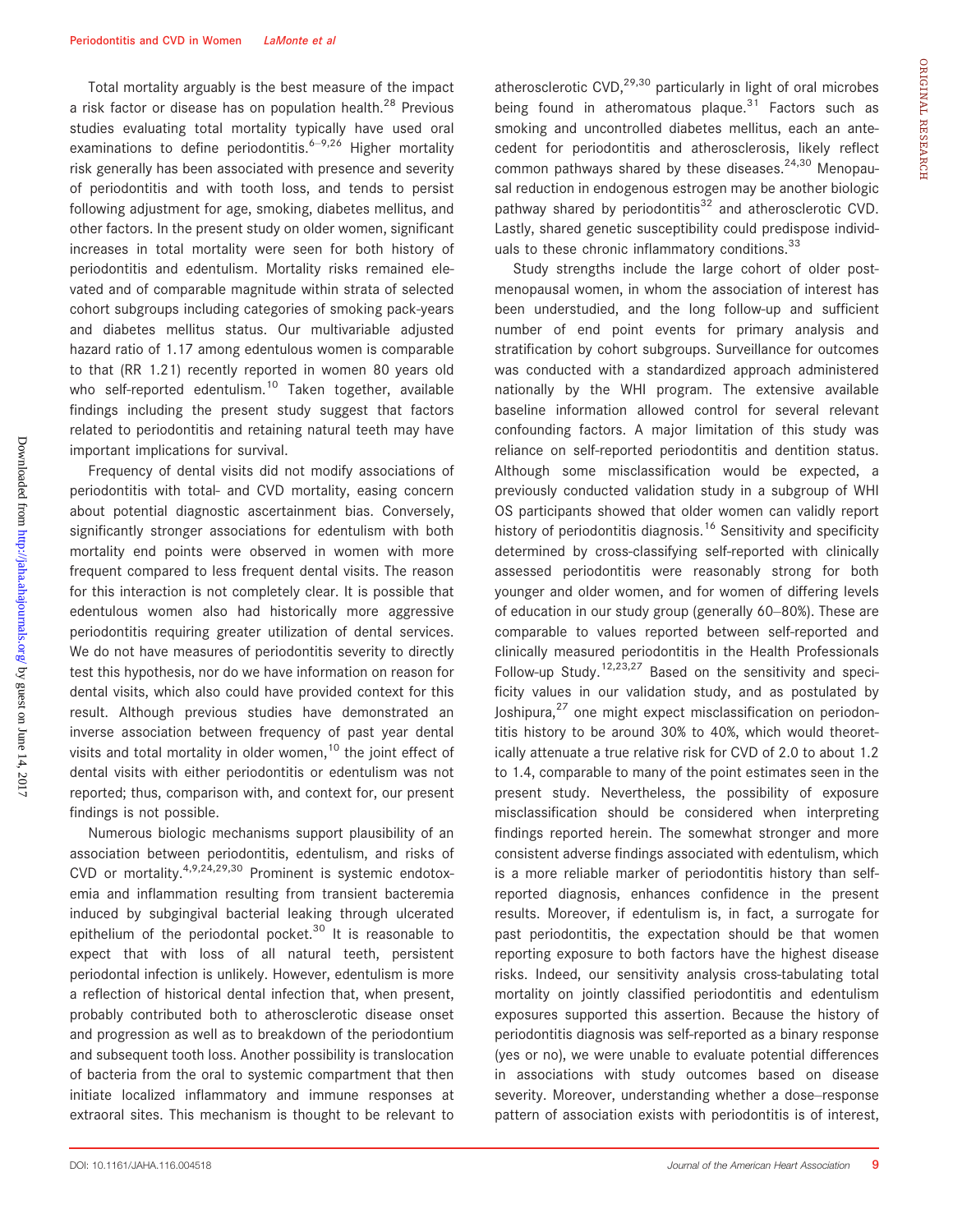but cannot be addressed here. Reliance on a single assessment of periodontitis to predict risks of long-term disease occurrence also could be seen as a potential study limitation. However, other studies that have evaluated periodontitis exposures assessed both at baseline as well as again during follow-up have reported comparable relative risk measures for CVD incidence and mortality.<sup>12,13,27</sup> Although we included in multivariable models markers of socioeconomic status, the possibility for residual confounding by socioeconomic factors or by healthcare utilization is plausible.

In conclusion, among community-dwelling older postmenopausal women with no history of CVD, we observed no association between reported history of periodontitis diagnosis and incidence of atherosclerotic CVD events. We did observe significantly higher risks of CVD incidence and mortality for edentulous compared to dentate women, risks that were stronger in women reporting more frequent annual dental visits. Both self-reported periodontitis and edentulism were significantly associated with increased total mortality. The relevance of periodontitis and tooth loss as possible modifiable risk factors for CVD prevention or prolonged survival at later ages needs confirmation by other studies.

### Acknowledgments

Short List of WHI Investigators: Program Office: (National Heart, Lung, and Blood Institute, Bethesda, MD), Jacques Rossouw, Shari Ludlam, Dale Burwen, Joan McGowan, Leslie Ford, and Nancy Geller; Clinical Coordinating Center: (Fred Hutchinson Cancer Research Center, Seattle, WA) Garnet Anderson, Ross Prentice, Andrea LaCroix, and Charles Kooperberg; Investigators and Academic Centers: (Brigham and Women's Hospital, Harvard Medical School, Boston, MA) JoAnn E. Manson; (MedStar Health Research Institute/Howard University, Washington, DC) Barbara V. Howard; (Stanford Prevention Research Center, Stanford, CA) Marcia L. Stefanick; (The Ohio State University, Columbus, OH) Rebecca Jackson; (University of Arizona, Tucson/ Phoenix, AZ) Cynthia A. Thomson; (University at Buffalo, Buffalo, NY) Jean Wactawski-Wende; (University of Florida, Gainesville/Jacksonville, FL) Marian Limacher; (University of Iowa, Iowa City/ Davenport, IA) Robert Wallace; (University of Pittsburgh, Pittsburgh, PA) Lewis Kuller; (Wake Forest University School of Medicine, Winston-Salem, NC) Sally Shumaker. Women's Health Initiative Memory Study: (Wake Forest University School of Medicine, Winston-Salem, NC) Sally Shumaker. For a full list of all the investigators who have contributed to WHI science, please visit: [https://www.whi.org/researchers/Documents%20%20Write%20a%](https://www.whi.org/researchers/Documents%20%20Write%20a%20Paper/WHI%20Investigator%20Long%20List.pdf) [20Paper/WHI%20Investigator%20Long%20List.pdf.](https://www.whi.org/researchers/Documents%20%20Write%20a%20Paper/WHI%20Investigator%20Long%20List.pdf)

#### Sources of Funding

The WHI program is funded by the National Heart, Lung, and Blood Institute, National Institutes of Health, U.S. Department of Health and Human Services through contracts HHSN268201600018C, HHSN268201600001C,

HHSN268201600002C, HHSN268201600003C, and HHSN-268201600004C.

#### **Disclosures**

None.

#### References

- 1. Williams RC. Periodontal disease. N Engl J Med. 1990;322:373–382.
- 2. Beltran-Aguilar ED, Barker LK, Canto MT, Dye BA, Gooch BF, Griffin SO, Hyman J, Jaramillo F, Kingman A, Nowjack-Raymer R, Selwitz RH, Wu T. Surveillance for dental caries, dental sealants, tooth retention, edentulism, and enamel fluorosis–United States, 1988–1994 and 1999–2002. MMWR Surveill Summ. 2005;54:1–43.
- 3. Eke PI, Dye BA, Wei L, Thornton-Evans GO, Genco RJ. Prevalence of periodontitis in adults in the United States: 2009 and 2010. J Dent Res. 2012;91:914–920.
- 4. Lockhart PB, Bolger AF, Papapanou PN, Osinbowale O, Trevisan M, Levison ME, Taubert KA, Newburger JW, Gornik HL, Gewitz MH, Wilson WR, Smith SC Jr, Baddour LM; American Heart Association Rheumatic Fever E, Kawasaki Disease Committee of the Council on Cardiovascular Disease in the Young CoE, Prevention CoPVD and Council on Clinical C. Periodontal disease and atherosclerotic vascular disease: does the evidence support an independent association? A scientific statement from the American Heart Association. Circulation. 2012;125:2520–2544.
- 5. Tonetti MS, Van Dyke TE; working group 1 of the joint EFPAAP Workshop. Periodontitis and atherosclerotic cardiovascular disease: consensus report of the Joint EFP/AAP Workshop on Periodontitis and Systemic Diseases. J Periodontol. 2013;84:S24–S29.
- 6. DeStefano F, Anda RF, Kahn HS, Williamson DF, Russell CM. Dental disease and risk of coronary heart disease and mortality. Br Med J. 1993;306:688– 691.
- 7. Garcia RI, Krall EA, Vokonas PS. Periodontal disease and mortality from all causes in the VA Dental Longitudinal Study. Ann Periodontol. 1998;3:339– 349.
- 8. Hirotomi T, Yoshihara A, Ogawa H, Miyazaki H. Number of teeth and 5-year mortality in an elderly population. Community Dent Oral Epidemiol. 2015;43:226–231.
- 9. Janket SJ, Baird AE, Jones JA, Jackson EA, Surakka M, Tao W, Meurman JH, Van Dyke TE. Number of teeth, C-reactive protein, fibrinogen and cardiovascular mortality: a 15-year follow-up study in a Finnish cohort. J Clin Periodontol. 2014;41:131–140.
- 10. Paganini-Hill A, White SC, Atchison KA. Dental health behaviors, dentition, and mortality in the elderly: the leisure world cohort study. J Aging Res. 2011;2011:156061.
- 11. Howell TH, Ridker PM, Ajani UA, Hennekens CH, Christen WG. Periodontal disease and risk of subsequent cardiovascular disease in U.S. male physicians. J Am Coll Cardiol. 2001;37:445–450.
- 12. Hung HC, Joshipura KJ, Colditz G, Manson JE, Rimm EB, Speizer FE, Willett WC. The association between tooth loss and coronary heart disease in men and women. J Public Health Dent. 2004;64:209–215.
- 13. Yu YH, Chasman DI, Buring JE, Rose L, Ridker PM. Cardiovascular risks associated with incident and prevalent periodontal disease. J Clin Periodontol. 2015;42:21–28.
- 14. Design of the Women's Health Initiative clinical trial and observational study. The Women's Health Initiative Study Group. Control Clin Trials. 1998;19:61-109.
- 15. Hays J, Hunt JR, Hubbell FA, Anderson GL, Limacher M, Allen C, Rossouw JE. The Women's Health Initiative recruitment methods and results. Ann Epidemiol. 2003;13:S18–S77.
- 16. LaMonte MJ, Hovey KM, Millen AE, Genco RJ, Wactawski-Wende J. Accuracy of self-reported periodontal disease in the Women's Health Initiative Observational Study. J Periodontol. 2014;85:1006–1018.
- 17. Ho AW, Grossi SG, Dunford RG, Genco RJ. Reliability of a self-reported health questionnaire in a periodontal disease study. J Periodontal Res. 1997;32:646– 650.
- 18. Mai X, Wactawski-Wende J, Hovey KM, LaMonte MJ, Chen C, Tezal M, Genco RJ. Associations between smoking and tooth loss according to the reason for tooth loss: the Buffalo OsteoPerio Study. J Am Dent Assoc. 2013;144:252-265.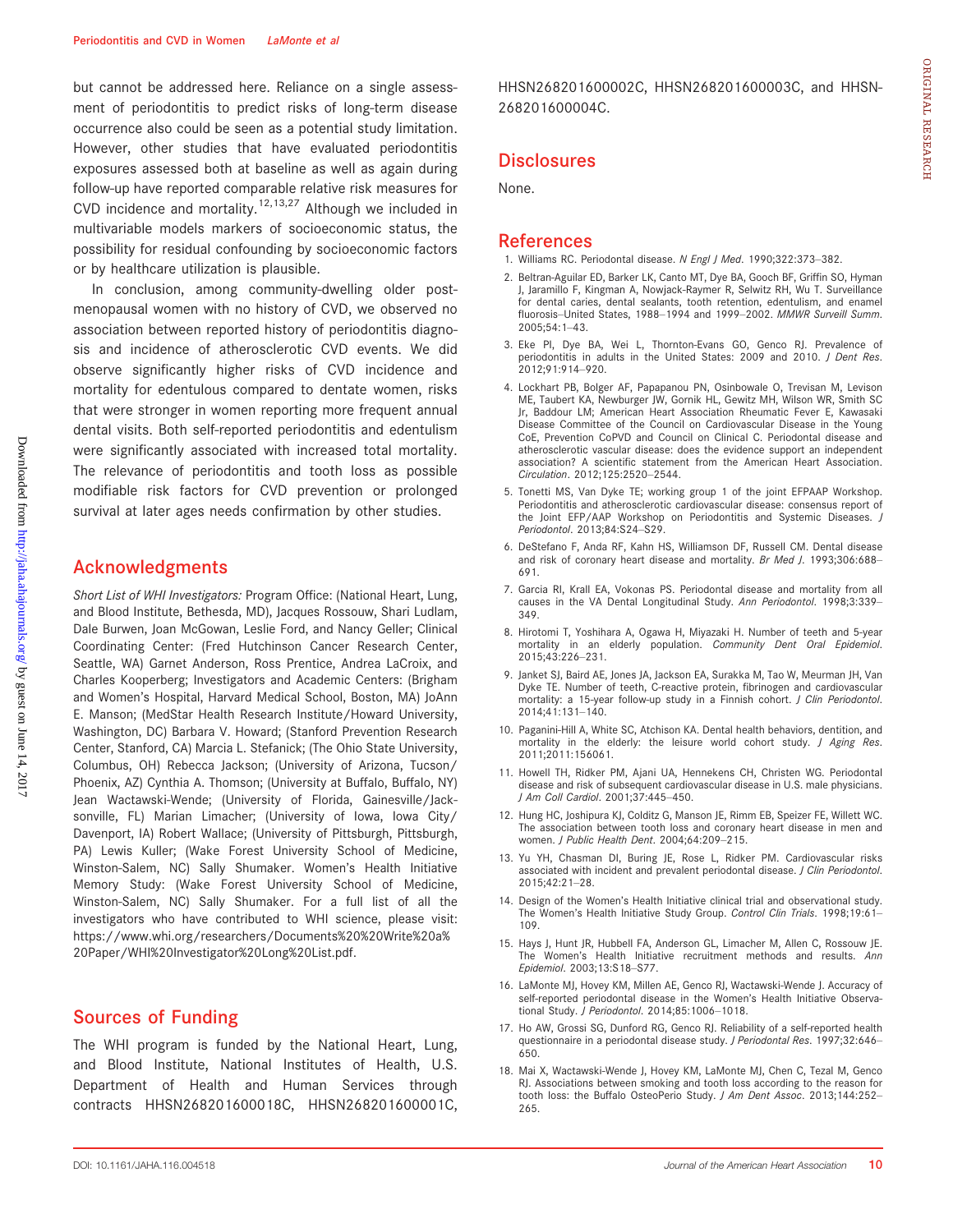- 19. Mullally BH, Breen B, Linden GJ. Smoking and patterns of bone loss in earlyonset periodontitis. J Periodontol. 1999;70:394–401.
- 20. Curb JD, McTiernan A, Heckbert SR, Kooperberg C, Stanford J, Nevitt M, Johnson KC, Proulx-Burns L, Pastore L, Criqui M, Daugherty S; Morbidity WHI and Mortality C. Outcomes ascertainment and adjudication methods in the Women's Health Initiative. Ann Epidemiol. 2003;13:S122–S128.
- 21. Heckbert SR, Kooperberg C, Safford MM, Psaty BM, Hsia J, McTiernan A, Gaziano JM, Frishman WH, Curb JD. Comparison of self-report, hospital discharge codes, and adjudication of cardiovascular events in the Women's Health Initiative. Am J Epidemiol. 2004;160:1152–1158.
- 22. Joshipura KJ, Rimm EB, Douglass CW, Trichopoulos D, Ascherio A, Willett WC. Poor oral health and coronary heart disease. J Dent Res. 1996;75:1631-1636.
- 23. Joshipura KJ, Pitiphat W, Douglass CW. Validation of self-reported periodontal measures among health professionals. J Public Health Dent. 2002;62:115– 121.
- 24. Beck J, Garcia R, Heiss G, Vokonas PS, Offenbacher S. Periodontal disease and cardiovascular disease. J Periodontol. 1996;67:1123–1137.
- 25. Wu T, Trevisan M, Genco RJ, Dorn JP, Falkner KL, Sempos CT. Periodontal disease and risk of cerebrovascular disease: the first National Health and Nutrition Examination Survey and its follow-up study. Arch Intern Med. 2000;160:2749–2755.
- 26. Xu F, Lu B. Prospective association of periodontal disease with cardiovascular and all-cause mortality: NHANES III follow-up study. Atherosclerosis. 2011;218:536–542.
- 27. Joshipura KJ, Hung HC, Rimm EB, Willett WC, Ascherio A. Periodontal disease, tooth loss, and incidence of ischemic stroke. Stroke. 2003;34:47–52.
- 28. Wallace RB. Public health and population. In: Wallace RB, Kohatsu N, eds. Public Health & Preventive Medicine. 15th ed. New York: McGraw Hill; 2007:39–48.
- 29. Han YW, Wang X. Mobile microbiome: oral bacteria in extra-oral infections and inflammation. J Dent Res. 2013;92:485–491.
- 30. Schenkein HA, Loos BG. Inflammatory mechanisms linking periodontal diseases to cardiovascular diseases. J Periodontol. 2013;84:S51–S69.
- 31. Haraszthy VI, Zambon JJ, Trevisan M, Zeid M, Genco RJ. Identification of periodontal pathogens in atheromatous plaques. J Periodontol. 2000;71:1554– 1560.
- 32. Genco RJ, Grossi SG. Is estrogen deficiency a risk factor for periodontal disease? Compend Contin Educ Dent Suppl. 1998;19(Supl 22):S23–S29.
- 33. Schaefer AS, Richter GM, Groessner-Schreiber B, Noack B, Nothnagel M, El Mokhtari NE, Loos BG, Jepsen S, Schreiber S. Identification of a shared genetic susceptibility locus for coronary heart disease and periodontitis. PLoS Genet. 2009;5:e1000378.